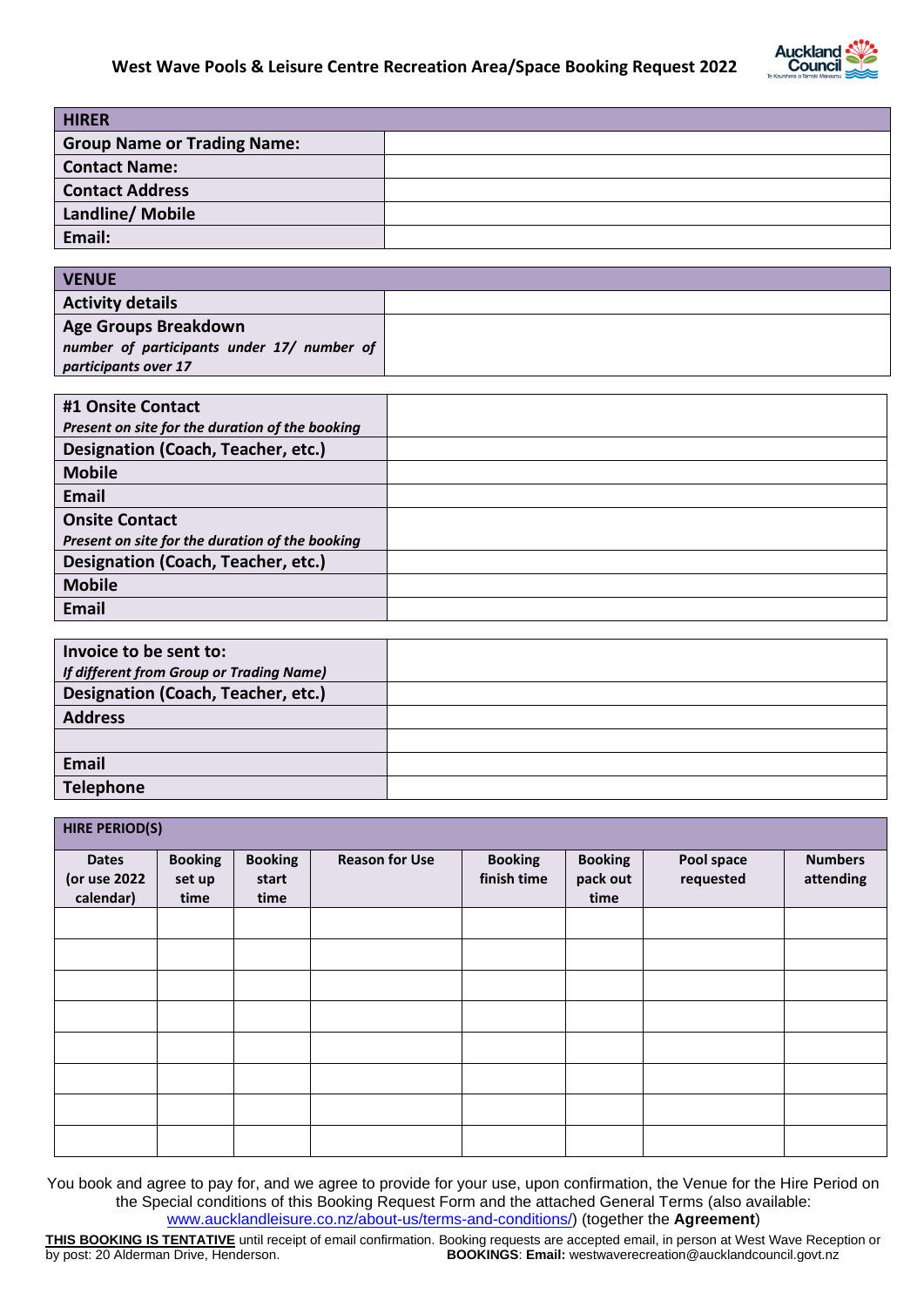# **West Wave Pools & Leisure Centre Recreation Area/Space Booking Request 2022**



| Area / Space                                           | Cost per hour | Area / Space                        | Cost per hour |
|--------------------------------------------------------|---------------|-------------------------------------|---------------|
| Karekare Room (Large Kitchen / Party Room)             | \$26.80       | <b>Basketball Court</b>             | \$28.80       |
| Karekare Room (Large Kitchen / Party Room) - Community | \$18.70       | <b>Basketball Court - Community</b> | \$19.70       |
| Piha Room (Large Meeting Room)                         | \$29.80       | 2 s Basketball Courts               | \$50.00       |
| Piha Room (Large Meeting Room) - Community             | \$22.30       | 2 s Basketball Courts - Community   | \$36.40       |
| Muriwai Room (Martial Arts/Dance studio)               | \$28.80       | <b>Badminton Court</b>              | \$19.70       |
| Muriwai Room (Martial Arts/Dance studio) - Community   | \$18.70       | <b>Badminton Court - Community</b>  | \$15.20       |
|                                                        |               | 2 x Badminton Courts                | \$28.80       |
|                                                        |               | 2 x Badminton Courts - Community    | \$19.70       |

## **Additional information:**

# **E.g. request for chairs, tables (quantity)**

## *Existing storage arrangements only*

*We request that the following equipment be stored at West Wave and in the notified location.* 

*We agree that we will store and maintain our own equipment. We will follow visual management and good housekeeping practices at all times the equipment is held on site. Any contractors arranged to maintain equipment will be notified to West Wave Pools and Leisure and comply with all relevant Health & Safety requirements.* 

**PRINT NAME: SIGNATURE: DATE**

*Important: By signing this Booking Request Form, you acknowledge that:*

- *You have read and understood the terms of this Agreement including the General Terms and Special Conditions*
- *You are at least 18 years old and have the authority of accept this agreement on behalf of the Hirer*
- *You are not guaranteed repeat bookings at the same fees, that additional charges may be payable, and that bookings may only be changed with our consent.*

**PRINT NAME: SIGNATURE: DATE:**

**Payment Summary (Admin Only):**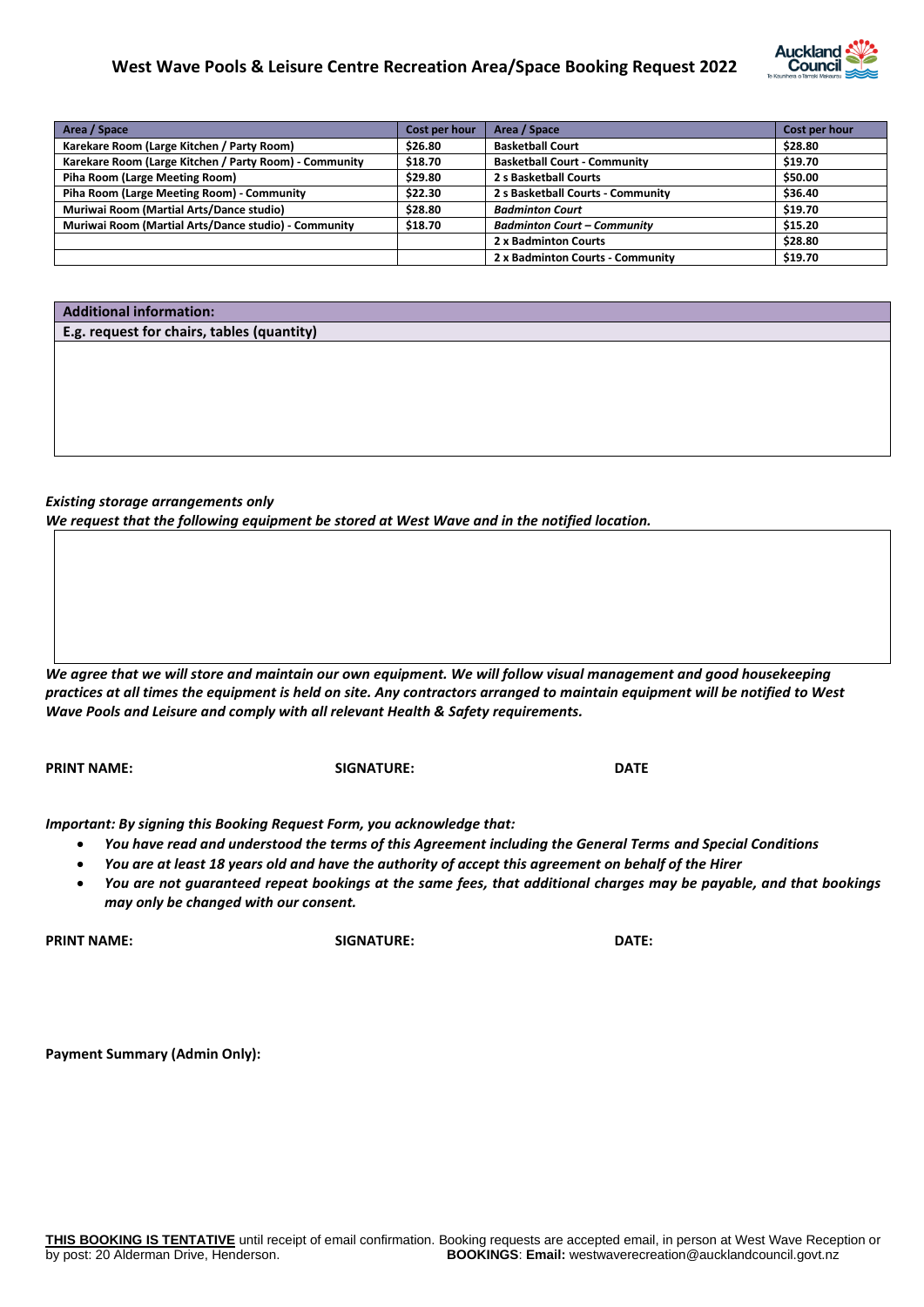# **West Wave Pools & Leisure Centre Recreation Area/Space Booking Request 2022**



|                         |                         |                         | <b>JANUARY</b> |                 |                 |                         |                 |                         |                             | <b>FEBRUARY</b> |    |                |                         |                 |                 |                | <b>MARCH</b>    |    |    |           |
|-------------------------|-------------------------|-------------------------|----------------|-----------------|-----------------|-------------------------|-----------------|-------------------------|-----------------------------|-----------------|----|----------------|-------------------------|-----------------|-----------------|----------------|-----------------|----|----|-----------|
| M                       | Т                       | W                       | Т              | F               | S               | $\overline{\mathbf{s}}$ | M               | Т                       | W                           | Т               | F  | $\mathbf{s}$   | $\overline{\mathbf{s}}$ | M               | Т               | W              | Т               | F  | S  | S         |
|                         |                         |                         |                |                 | $\overline{1}$  | $\overline{\mathbf{2}}$ |                 | $\overline{\mathbf{1}}$ | $\overline{\mathbf{2}}$     | 3               | 4  | 5              | $6\phantom{1}6$         |                 | $\mathbf{1}$    | $\overline{2}$ | 3               | 4  | 5  | 6         |
| 3                       | 4                       | 5                       | $\overline{6}$ | $\overline{7}$  | 8               | $\overline{9}$          | $\overline{7}$  | 8                       | 9                           | 10              | 11 | 12             | 13                      | $\overline{7}$  | 8               | 9              | 10              | 11 | 12 | 13        |
| 10                      | 11                      | 12                      | 13             | 14              | 15              | 16                      | 14              | 15                      | 16                          | 17              | 18 | 19             | 20                      | 14              | 15              | 16             | 17              | 18 | 19 | 20        |
| 17                      | 18                      | 19                      | 20             | 21              | $\overline{22}$ | 23                      | 21              | 22                      | 23                          | 24              | 25 | 26             | 27                      | 21              | 22              | 23             | 24              | 25 | 26 | 27        |
| $\overline{24}$         | 25                      | 26                      | 27             | 28              | 29              | 30                      | $\overline{28}$ |                         |                             |                 |    |                |                         | 28              | $\overline{29}$ | 30             | $\overline{31}$ |    |    |           |
| 31                      |                         |                         |                |                 |                 |                         |                 |                         |                             |                 |    |                |                         |                 |                 |                |                 |    |    |           |
|                         |                         |                         | <b>APRIL</b>   |                 |                 |                         |                 |                         |                             | <b>MAY</b>      |    |                |                         |                 |                 |                | <b>JUNE</b>     |    |    |           |
| м                       | T                       | W                       | T              | F               | S               | S                       | M               | Т                       | W                           | T               | F  | $\mathbf{s}$   | S                       | М               | T               | W              | T               | F  | S  | ${\bf S}$ |
|                         |                         |                         |                | 1               | 2               | 3                       |                 |                         |                             |                 |    |                | $\overline{\mathbf{1}}$ |                 |                 | 1              | $\overline{2}$  | 3  | 4  | 5         |
| 4                       | 5                       | $6\phantom{1}$          | $\overline{7}$ | 8               | 9               | $\overline{10}$         | $\overline{2}$  | 3                       | $\overline{4}$              | 5               | 6  | $\overline{7}$ | 8                       | $6\overline{6}$ | $\overline{7}$  | 8              | 9               | 10 | 11 | 12        |
| 11                      | 12                      | 13                      | 14             | 15              | 16              | 17                      | 9               | 10                      | 11                          | $\overline{12}$ | 13 | 14             | $\overline{15}$         | $\overline{13}$ | 14              | 15             | 16              | 17 | 18 | 19        |
| 18                      | 19                      | 20                      | 21             | 22              | 23              | 24                      | 16              | 17                      | 18                          | 19              | 20 | 21             | 22                      | 20              | 21              | 22             | 23              | 24 | 25 | 26        |
| 25                      | 26                      | 27                      | 28             | 29              | 30              |                         | 23              | 24                      | 25                          | 26              | 27 | 28             | 29                      | 27              | 28              | 29             | 30              |    |    |           |
|                         |                         |                         |                |                 |                 |                         | 30              | 31                      |                             |                 |    |                |                         |                 |                 |                |                 |    |    |           |
| <b>JULY</b>             |                         |                         |                | <b>AUGUST</b>   |                 |                         |                 |                         | <b>SEPTEMBER</b>            |                 |    |                |                         |                 |                 |                |                 |    |    |           |
|                         |                         |                         |                |                 |                 |                         |                 |                         |                             |                 |    |                |                         |                 |                 |                |                 |    |    |           |
| M                       | т                       | W                       | T              | F               | $\mathbf{s}$    | $\mathbf s$             | M               | т                       | W                           | T               | F  | $\mathbf{s}$   | S                       | M               | т               | W              | Τ               | F  | S  | S         |
|                         |                         |                         |                | 1               | 2               | 3                       | 1               | $\overline{2}$          | 3                           | $\overline{5}$  | 5  | 6              | $\overline{7}$          |                 |                 |                | 1               | 2  | 3  | 4         |
| $\overline{\mathbf{4}}$ | 5                       | 6                       | $\overline{7}$ | 8               | 9               | 10                      | 8               | 9                       | 10                          | 11              | 12 | 13             | 14                      | 5               | 6               | $\overline{7}$ | 8               | 9  | 10 | 11        |
| 11                      | 12                      | 13                      | 14             | 15              | 16              | 17                      | 15              | 16                      | 17                          | 18              | 19 | 20             | 21                      | $\overline{12}$ | 13              | 14             | 15              | 16 | 17 | 18        |
| 18                      | 19                      | 20                      | 21             | $\overline{22}$ | 23              | 24                      | 22              | 23                      | 24                          | 25              | 26 | 27             | 28                      | 19              | 20              | 21             | 22              | 23 | 24 | 25        |
| 25                      | 26                      | 27                      | 28             | 29              | 30              | 31                      | 29              | 30                      | 31                          |                 |    |                |                         | 26              | 27              | 28             | 29              | 30 |    |           |
|                         |                         |                         | <b>OCTOBER</b> |                 |                 |                         |                 |                         |                             | <b>NOVEMBER</b> |    |                |                         |                 |                 |                | <b>DECEMBER</b> |    |    |           |
| M                       | Т                       | W                       | т              | F               | S               | S                       | M               | Т                       | W                           | т               | F  | S              | S                       | М               | Т               | W              | Т               | F  | S  | S         |
|                         |                         |                         |                |                 | $\mathbf{1}$    | $\overline{\mathbf{2}}$ |                 | $\mathbf{1}$            | 2                           | 3               | 4  | 5              | 6                       |                 |                 |                | 1               | 2  | 3  | 4         |
| $\overline{\mathbf{3}}$ | $\overline{\mathbf{4}}$ | $\overline{\mathbf{5}}$ | $\overline{6}$ | $\overline{7}$  | 8               | $\overline{9}$          | $\overline{7}$  | 8                       | 9                           | 10              | 11 | 12             | 13                      | 5               | 6               | $\overline{7}$ | 8               | 9  | 10 | 11        |
| 10                      | 11                      | 12                      | 13             | 14              | 15              | 16                      | 14              | 15                      | 16                          | 17              | 18 | 19             | 20                      | 12              | 13              | 14             | 15              | 16 | 17 | 18        |
| 17                      | 18                      | 19                      | 20             | 21              | 22              | 23                      | 21              | 22                      | 23                          | 24              | 25 | 26             | 27                      | 19              | 20              | 21             | $\overline{22}$ | 23 | 24 | 25        |
| $\overline{24}$         | 25                      | 26                      | 27             | 28              | 29              | $\overline{30}$         | 28              | $\overline{29}$         | 30                          |                 |    |                |                         | 26              | 27              | 28             | $\overline{29}$ | 30 | 31 |           |
| 31                      |                         |                         |                |                 |                 |                         |                 |                         | <b>Blue Public Holidays</b> |                 |    |                |                         |                 |                 |                |                 |    |    |           |

| <b>Public Holidays (Revised Opening Hours)</b> |                                      |                                                                    |                     |                                                                       |                                              |  |  |  |  |
|------------------------------------------------|--------------------------------------|--------------------------------------------------------------------|---------------------|-----------------------------------------------------------------------|----------------------------------------------|--|--|--|--|
|                                                | New Year's Day / Holiday             | 1 <sup>st</sup> January / $2nd - 4th$ January                      |                     | Anzac Day                                                             | $25th$ / $26th$ April                        |  |  |  |  |
|                                                | <b>Auckland Anniversary</b>          | 1 <sup>st</sup> February                                           |                     | Queen's Birthday                                                      | $7th$ June                                   |  |  |  |  |
|                                                | Waitangi Day                         | $\overline{6^{th}/ 8^{th}}$ February                               |                     | Matariki Maori New Year                                               | $24th$ June                                  |  |  |  |  |
|                                                | 2 <sup>nd</sup> April<br>Good Friday |                                                                    |                     | Labour Day                                                            | 25 <sup>th</sup> October                     |  |  |  |  |
|                                                | Easter Sunday                        | 4 <sup>th</sup> April                                              |                     | Christmas Day                                                         | $25th / 27th$ December                       |  |  |  |  |
|                                                | Easter Monday                        | 5 <sup>th</sup> April                                              |                     | Boxing Day                                                            | 26th / 28th December                         |  |  |  |  |
|                                                |                                      |                                                                    | <b>School Terms</b> |                                                                       |                                              |  |  |  |  |
| Term 1                                         |                                      | Between $2^{nd}$ Feb – $9^{th}$ Feb to Friday 16 <sup>th</sup> Apr | Term 3              |                                                                       | Monday 26th Jul - Friday 1 <sup>st</sup> Oct |  |  |  |  |
| Term 2                                         |                                      | Monday 3rd May - Friday 9th Jul                                    | Term 4              | Monday 18 <sup>th</sup> Oct-No later than Monday 20 <sup>th</sup> Dec |                                              |  |  |  |  |